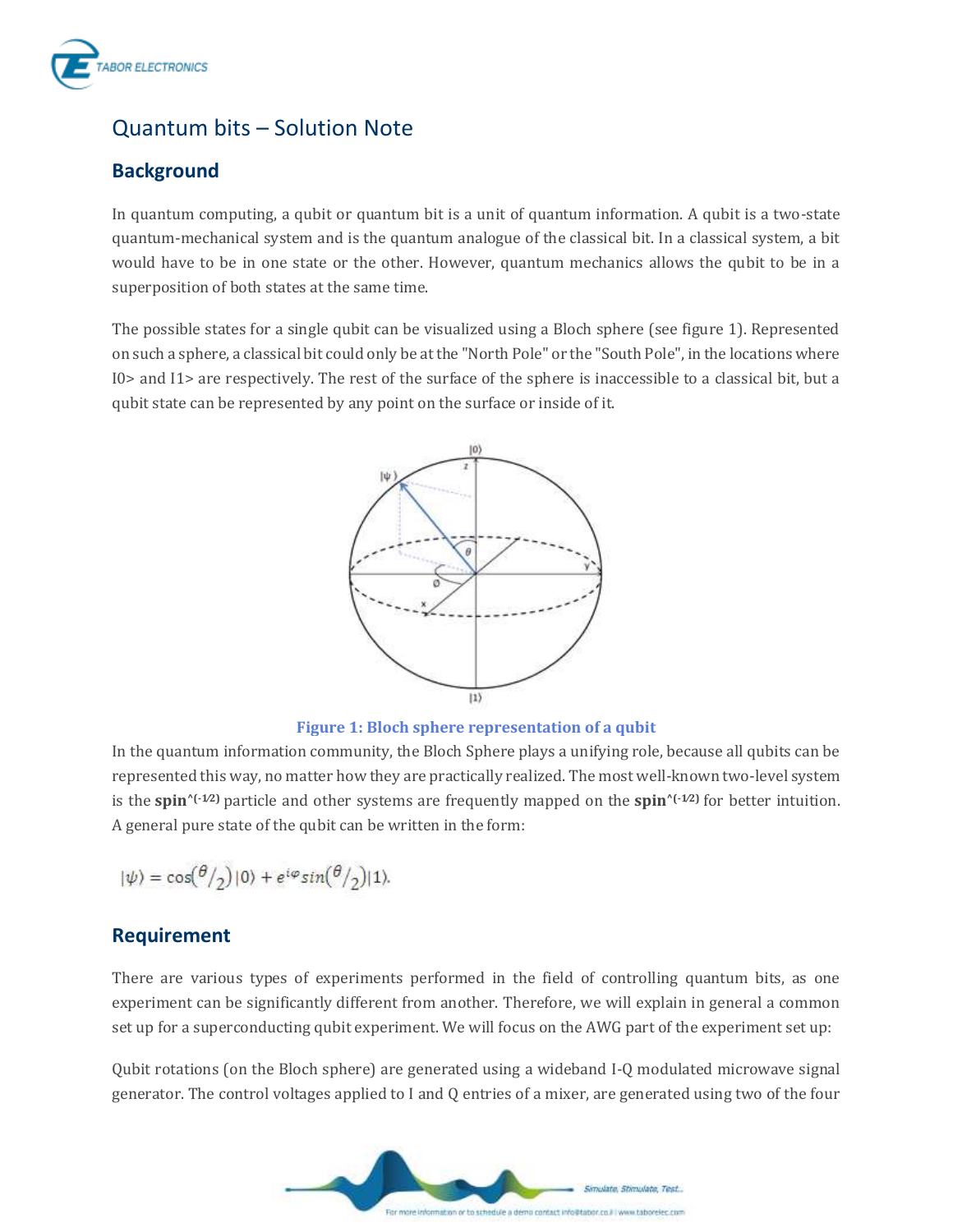

available channels of the **Tabor P2582M**, using the other two channels, one can create a gate pulse for a RF scalar generator for measurement pulses and additional clock signal for synchronization, which can set the repetition rate of the whole experiment. Each experiment has its own needs so channel 3 and 4 could be for other uses and in addition, there could be a demand for using the **Tabor P2582M** markers as well.

Precise generation of microwave pulses at room temperature is required for high fidelity qubit control. Broadly speaking, microwave pulse generation is done by modulating the amplitude of a CW microwave tone provided by the Lucid LS1290 Family of Signal Generators in time with voltages (pulses) provided by the **Tabor P2582M**.

The heart of the pulse modulation scheme is the microwave I-Q mixer. An ideal mixer's RF output should be proportional to the instantaneous low-frequency (DC to a few hundred MHz) voltage on the modulation ports produced by the **Tabor P2582M**.



**Figure 2: Typical mixer assembly scheme**

## **Solution**

There is no unit on the market in this price range that can outperform the **Tabor Electronics Proteus P2584 family of Arbitrary Waveform Generator** featuring:

- 2/4 single ended/differential independent or synchronized output channels.
- Max 9GS/s sample clock rate.
- Up to 9GHz bandwidth.
- 16 bits of vertical resolution.
- Max amplitude of 1.2Vp-p.
- Multiple instrument synchronization.